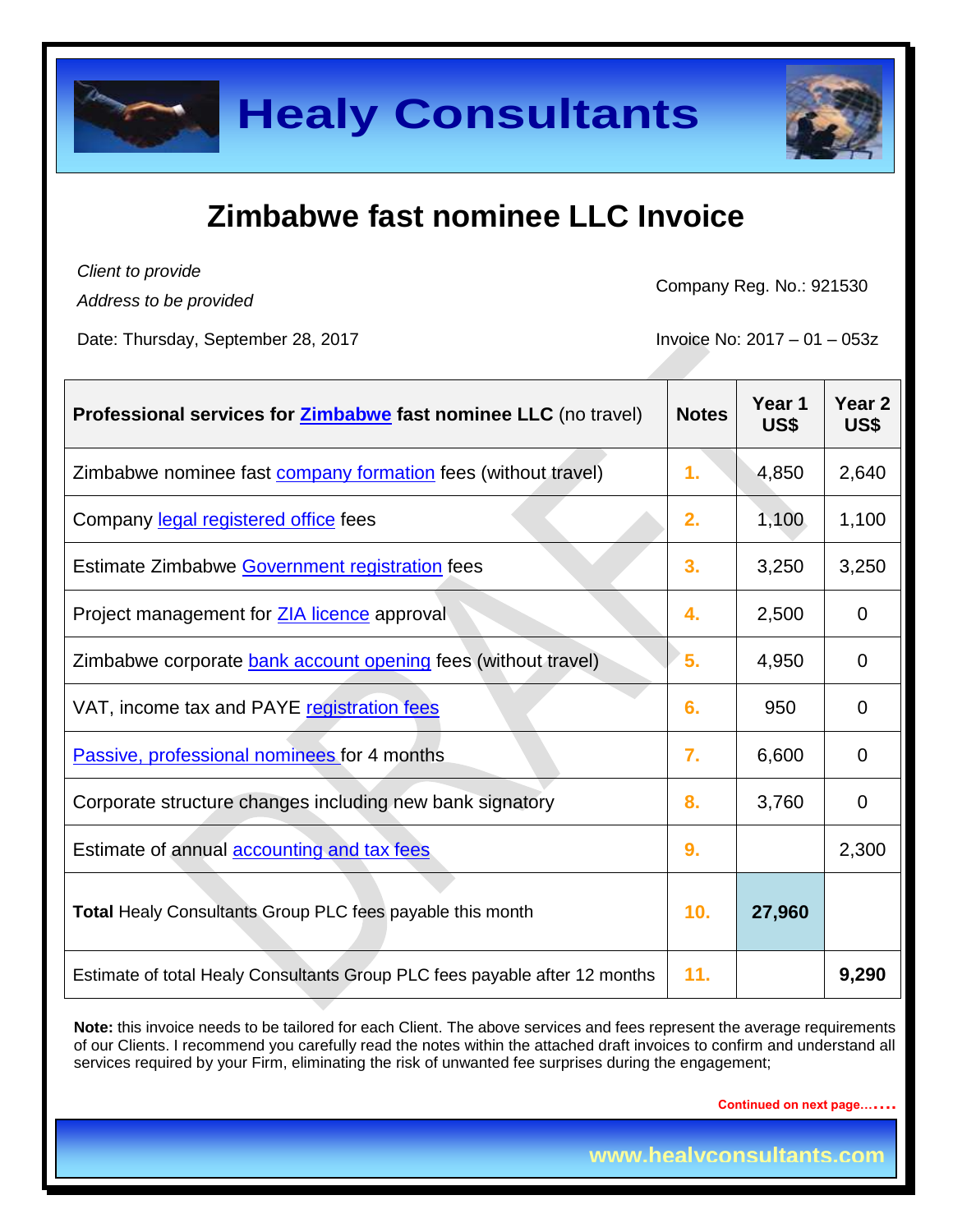

### **Zimbabwe fast nominee LLC Invoice**

#### *Notes to invoice above:*

**1.** Healy Consultants Group PLC's fees to legally register our Client Zimbabwe LLC with our temporary professional, passive nominee [shareholders and directors](http://www.healyconsultants.com/corporate-advisory-services/nominee-shareholders-directors/) and bank signatory. Within [three weeks,](http://www.healyconsultants.com/zimbabwe-company-registration/fees-timelines/#timelines) my team and I will email you **i)** a company registration number **ii)** a corporate bank account number **iii)** a city center business address **iv)** a tax number and **iv)** a proforma Zimbabwe sales invoice template complying with Zimbabwe company law;

Within [6 weeks,](http://www.healyconsultants.com/zimbabwe-company-registration/fees-timelines/#timelines) our Client can legally conduct business in Zimbabwe; including **i)** issue sales invoices to local customers **ii)** sign customer and supplier contracts **iii)** sign a lease agreement for long term physical office and warehouse premises **iv)** and hire local and expatriate employees including secure employment visa approval;

All [engagement fees](http://www.healyconsultants.com/company-registration-fees/) (click link) are agreed and paid up front and agree to the fees published on our country web pages. Consequently, there are no hidden fees or surprises or ambushes throughout the engagement. All engagement deadlines are agreed up front in the form of a detailed project [plan,](http://www.healyconsultants.com/index-important-links/example-project-plan/) mapping out deliverables by week throughout the engagement term.



Every week during the engagement, Healy Consultants Group PLC emails our Client a detailed email engagement [status update.](http://www.healyconsultants.com/index-important-links/weekly-engagement-status-email/) Our Client is immediately informed of engagement problems together with solutions. In your preferred language, your dedicated engagement Project Manager can communicate via phone, Skype, WhatsApp, Viber, sms, WeChat, Telegram, QQ, Facebook Messenger or Line Messenger;

**2.** In accordance with [Zimbabwe Companies Act,](http://www.parlzim.gov.zw/attachments/article/110/COMPANIES_ACT_24_03.pdf) an LLC shall as from the date of its incorporation have a legal registered office in Zimbabwe, to which all official government communications and notices may be addressed. To comply with this statutory requirement, Healy Consultants' Zimbabwe office will be the registered office address for your company. Thereafter, this address will be used to receive Government correspondence including **i)** annual and quarterly tax returns; **ii)** bank statements and **iii)** employee payroll tax and pension correspondence. Most of our Clients wish to place Healy Consultants [Zimbabwe office address \(click link\)](http://www.healyconsultants.com/virtual-office/) on invoices, contracts, websites and business cards;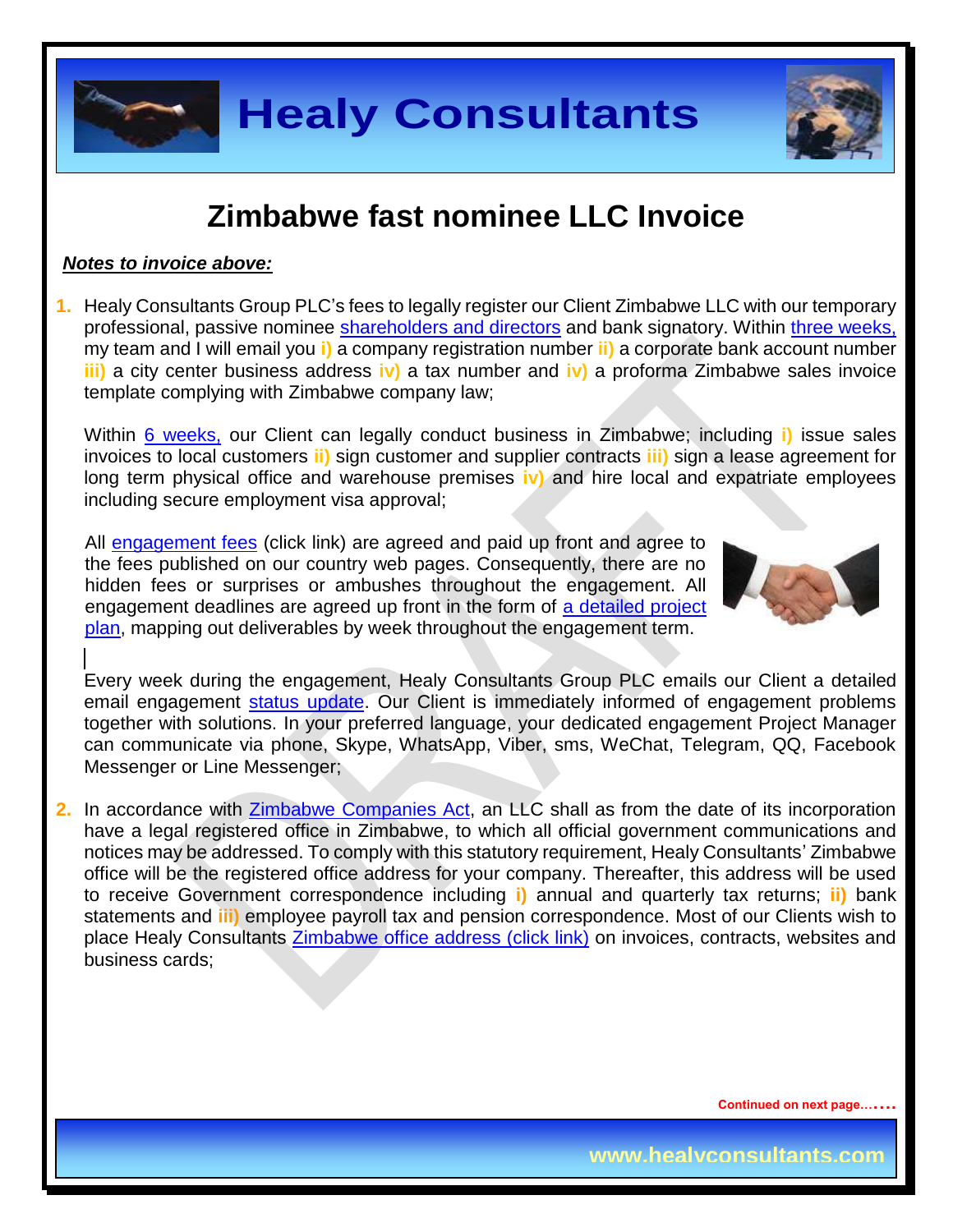



### **Zimbabwe fast nominee LLC Invoice**

- **3.** This fee is an estimate of Government costs payable during your Firm's engagement. All Government fee payments will be supported by original receipts and invoices. Examples of Government costs include **i)** reserving the company name with the Chief Registrar of Companies, **ii)** filing the M&AA with the [Registrar of Companies;](http://www.rg.gov.zw/) **iii)** registering with the tax authorities for income tax, VAT and PAYE; **iv)** submitting a business license application to the [Zimbabwean Investment](http://www.investzim.com/)  [Authority;](http://www.investzim.com/) **v)** submitting an application for a municipal license and **vi)** the Zimbabwe Investment Authority's licence grant fee. Following engagement completion, Healy Consultants will refund our Client any excess of funds received over actual Government costs paid;
- **4.** The [Zimbabwean Investment Authority](http://www.investzim.com/) requires all foreign-owned businesses to gain an investment licence following incorporation. This is Healy Consultants' fee to project manage the ZIA licensing process, which is in addition to the fees charged by the government (included in the "Government Fees" above). This fee is exclusive of any secondary licences required for our Client's specific business activities;
- **5.** Healy Consultants Group PLC will be pleased to open a Zimbabwe corporate [bank account,](http://www.healyconsultants.com/vietnam-company-registration/formation-support-services/#banking) without your travel. It is a time-consuming task; Healy Consultants will shelter our Client from the administrative hurdles. As you can appreciate, it is a challenging task to secure corporate bank account approval through a newly formed company;

At the beginning of the engagement, Healy Consultants Group PLC will secure corporate bank account approval using our professional, passive nominee shareholder, director and bank signatory. We will prepare a quality business plan for the bank; to optimize the probability of corporate bank account approval. Following completion of Zimbabwe business set up, our Client will appoint their preferred shareholders and directors and bank signatory;

Depending on our Client business and nationality, there is a 40% probability the banks will request beneficial owners and future bank signatories to travel to Zimbabwe for a one-hour bank interview. Healy Consultants Group PLC will try its best to negotiate with the bank for a travel exemption. If our Client must travel to Zimbabwe for bank account signatory change, Healy Consultants will refund our Client US\$1250;





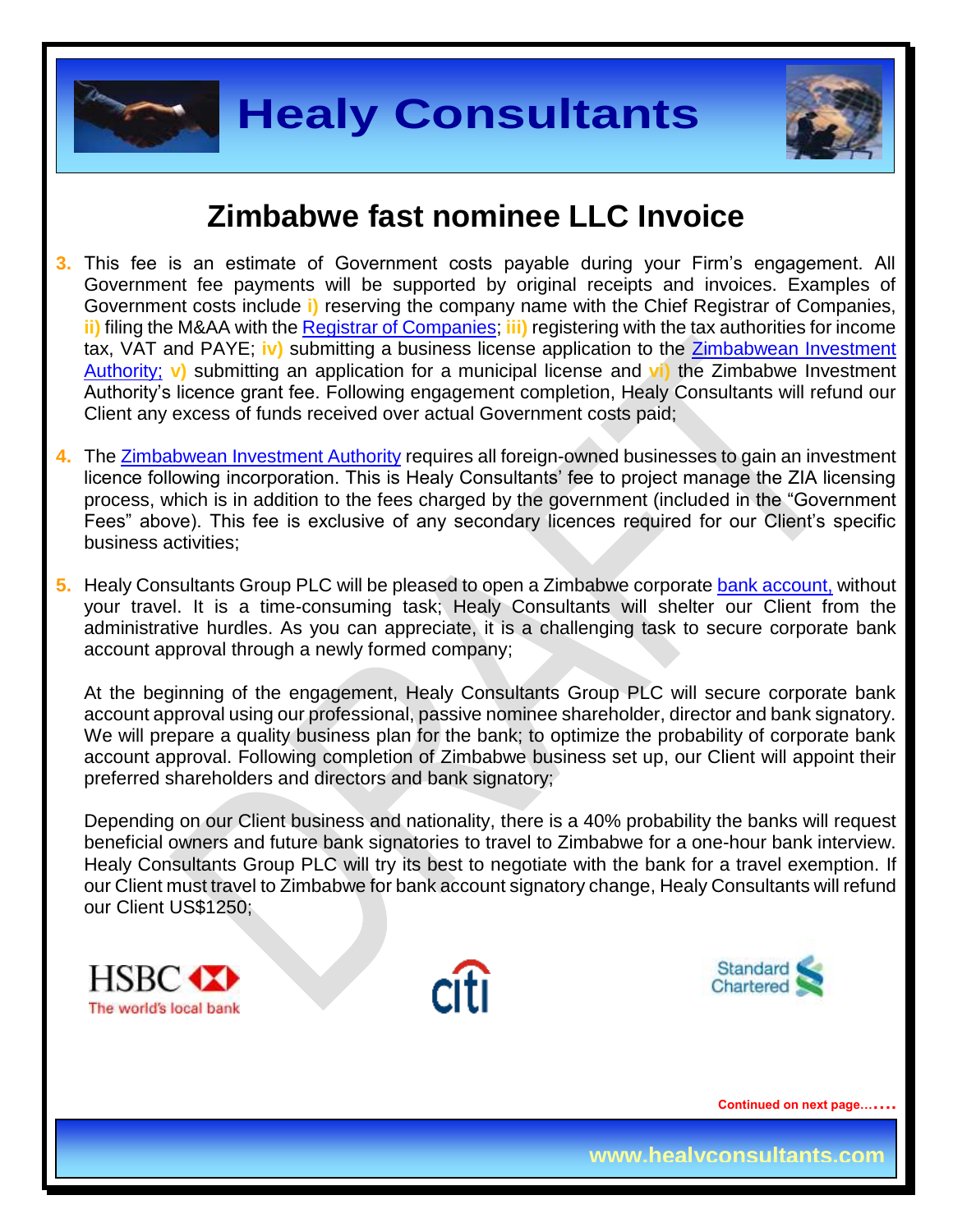



# **Zimbabwe fast nominee LLC Invoice**

The banks enjoy ultimate power of approval of corporate bank account applications. Consequently, guaranteed success is outside of Healy Consultants Group PLC's control. What is inside our control is the preparation and submission of a high-quality bank application; maximizing the likelihood of approval. To date, we enjoy a 100% approval record because of [our banking relationships](http://www.healyconsultants.com/international-banking/corporate-accounts/) and determination;

Global banks continue to tighten corporate bank account opening procedures, their internal compliance departments completing more thorough due diligence of Clients. Consequently, our Clients should expect the bank account approval period to take up to 4 weeks. See also note below for further details on timelines for bank signatory changes. Furthermore, global banks now might also require evidence of proof of business, including sales contracts or lease agreement;

- **6.** In accordance with Zimbabwe law, each entity must register for corporate tax, VAT and PAYE at the [Zimbabwe Revenue Authority;](http://www.zimra.co.zw/index.php?option=com_content&view=article&id=73&Itemid=72)
- **7.** In accordance with [Zimbabwe Companies Act,](http://www.parlzim.gov.zw/attachments/article/110/COMPANIES_ACT_24_03.pdf) all Zimbabwe companies must have **i)** 1 shareholders and **ii)** 1 director of which one needs to be resident in Zimbabwe. Appointment of Healy Consultants Group PLC professional, passive nominee shareholders and directors and bank signatory enables our Client to **i)** sales invoice customers within three months and **ii)** sign contracts and lease premises.

If required, Healy Consultants Group PLC will be pleased to provide our Clients with a full package of passive professional nominee services for four months. Our fee is US\$6,600 for this service. Our fee to provide only a country resident director [is US\\$4,600 per](http://www.healyconsultants.com/corporate-advisory-services/nominee-shareholders-directors/resident-director-services/) annum;

**8.** Following business set up completion, Healy Consultants Group PLC assists our Client appoint their preferred shareholders and directors and the bank signatory. Depending on our Client business and nationality, this process can take up to 4 months;

Before the Zimbabwe bank approves our Clients' preferred bank signatory, the bank in-house Legal and Compliance Department will request additional Know Your Customer documents. Change of corporate structure and of bank signatory is a time-consuming task, but Healy Consultants Group PLC will shelter our Client from the administrative challenges. This is the hardest part of the engagement;

Depending on our Client business and nationality, there is a 20% probability the banks will request beneficial owners and future bank signatories to travel for a one hour bank interview. Healy Consultants Group PLC will try its best to negotiate with the bank for a travel exemption. If our Client

**Continued on next page…….**

**www.healyconsultants.com**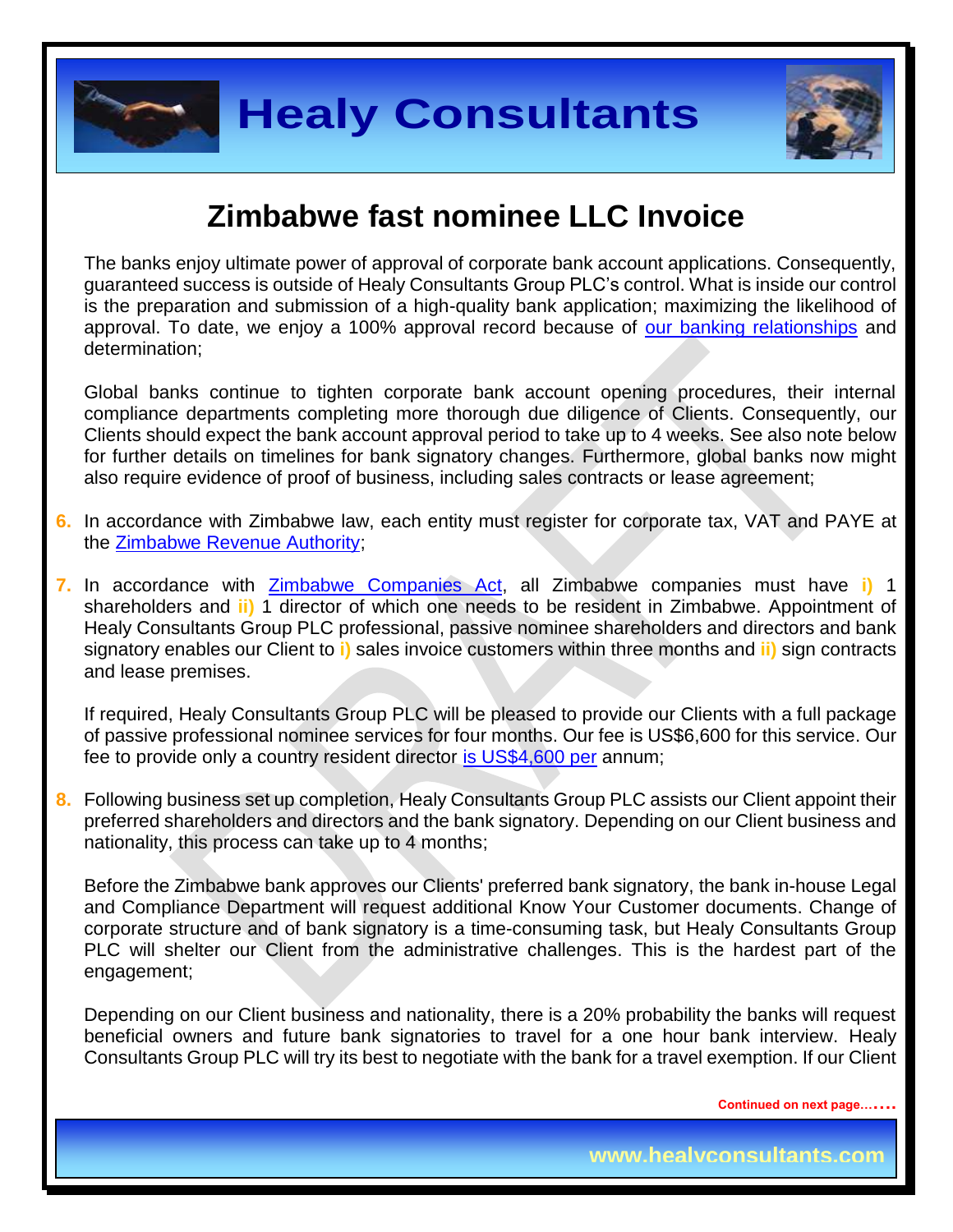



# **Zimbabwe fast nominee LLC Invoice**

must travel to Zimbabwe for corporate bank account opening, Healy Consultants Group PLC will refund our Client US\$950;

Realistically and so you can plan your business, our Client will be able to log into e-banking within 7 weeks from the time Healy Consultants Group PLC supplies the corporate bank account number to you:

**9.** For an active trading company, these [accounting and tax](http://www.healyconsultants.com/accounting-and-tax/) fees are an estimate of Healy Consultants Group PLC' fees to efficiently and effectively discharge your annual company accounting, auditing and tax obligations. Following receipt of a set of draft accounting numbers from your company, Healy Consultants Group PLC will more accurately advise accounting and tax fees. For a dormant company, Healy Consultants Group PLC' fees are only US\$950;



- **10.**All fees quoted in this invoice correspond to fees quoted [on Healy Consultants' website.](http://www.healyconsultants.com/company-registration-fees/) Please review this invoice carefully to identify errors. During the rush of the business day, it is possible that Healy Consultants inadvertently made fee calculation errors, typing errors or omitted services or omitted historic fee payments from Clients. In the unfortunate event you identify invoice errors, please revert to me directly re the same. I apologize in advance if I or my staff made invoice errors;
- **11.**Assuming our Clients re-engage Healy Consultants in year 2, this fee is an estimate of the fees payable next year, 12 months after the date of company registration;
- **12.**The fees quoted in this invoice are a prediction of the fees required to efficiently and effectively complete this engagement in a timely manner. If during the engagement Healy Consultants realizes that the project is more complex than anticipated, requiring a large additional investment of time, my Firm will revert to request additional fees. If Healy Consultants completes the engagement faster and more easily than expected, Healy Consultants is happy to refund some fees to our Client;
- **13.**Engage Healy Consultants to [project manage](http://www.healyconsultants.com/project-manage-engagements/) business set up in every country on the planet. We are the best in the [world](http://www.healyconsultants.com/best-in-the-world/) at what we do, timely completing the  $A$  to  $Z$  of every country engagement;
- **14.**The minimum share capital of a Zimbabwean LLC company is US\$100. To optimize engagement efficiency and minimize delays, Healy Consultants is happy to deposit these funds on behalf of our clients;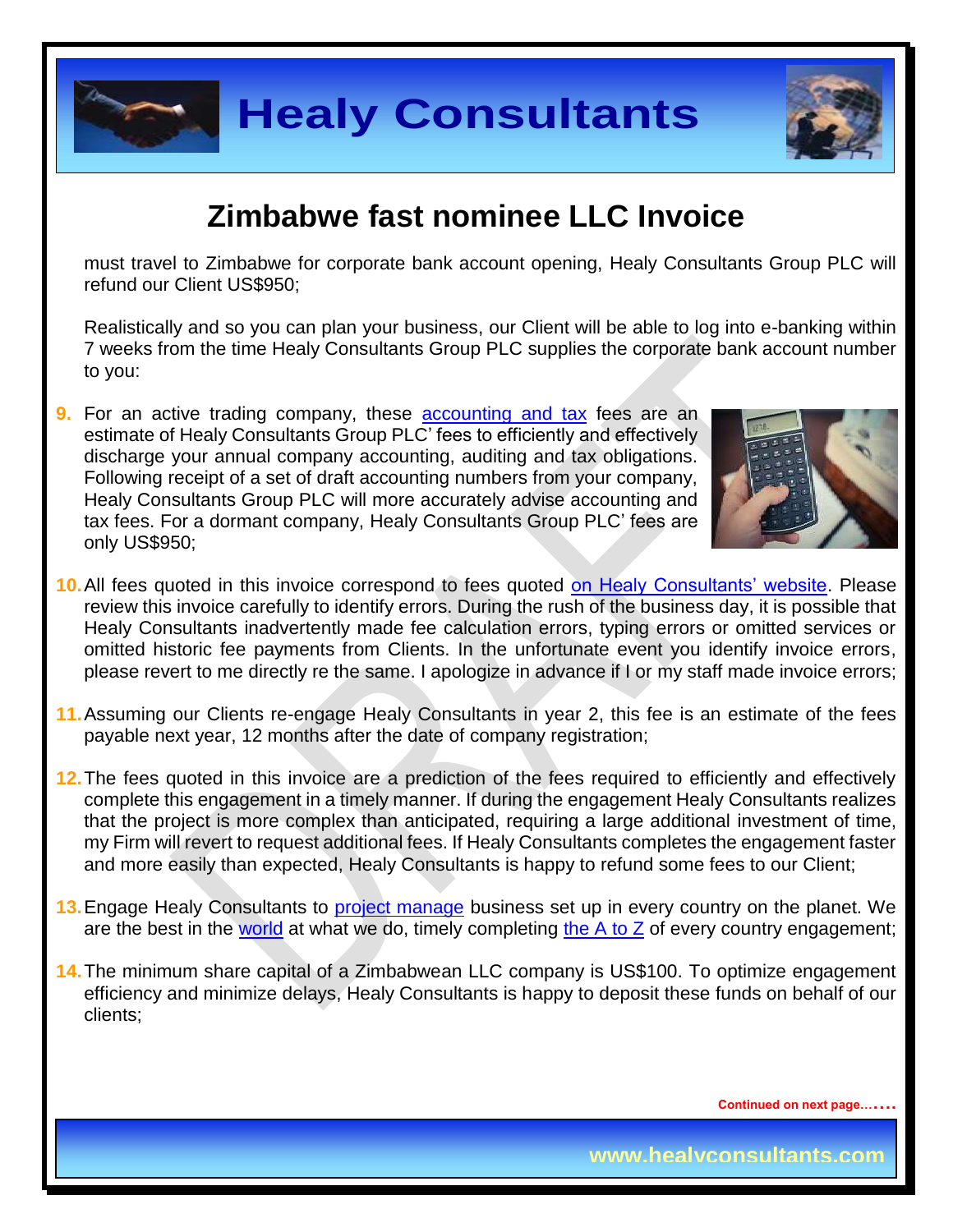



### **Zimbabwe fast nominee LLC Invoice**

- **15.**Several industries in Zimbabwe are restricted to foreign investment and foreigners willing to start a business will be required to form a joint venture will a local. See [this link](http://www.assecaa.org/images/investment_law/English/Zimbabwe_investment_gudie.pdf) for a list of industries where this requirement applies. In accordance with the [Indigenization and Empowerment Act of 2008,](http://www.loc.gov/law/foreign-news/article/zimbabwe-indigenization-and-empowerment-act/) companies incorporated in Zimbabwe are required to offer 51% of their shares to Zimbabwe citizens, although guidelines are currently unclear if this applies to private limited company or only PLCs.. If required, Healy Consultants will be pleased to provide your firm with a professional nominee shareholder in Zimbabwe. Our fee amounts to US\$10,000 per annum;
- **16.**Monthly and quarterly Government tax obligations include **i)** PAYE reporting and **ii)** monthly and quarterly VAT and corporate tax return filing. If you need our help, Healy Consultants can complete monthly Government reporting for a monthly fee of US\$1,600. Healy Consultants monthly support will include **i)** receive in dropbox the monthly invoices from our client **ii)** label monthly bank statement transactions **iii)** preparation and submission of VAT returns and **iv)** monitor monthly profit levels to minimize tax **v)** submission of monthly employee payroll reporting;
- **17.** If our Client and Healy Consultants Group PLC properly plan this engagement, our Clients will *not* have to travel during this engagement. Healy Consultants Group PLC will efficiently complete company registration, corporate bank account opening and change of corporate structure in a timely manner without our Client presence. Instead, our Client will need to **i)** sign and get documents legalized in the embassy in their country of origin and **ii)** courier the originals to Healy Consultants Group PLC office;



- **18.**If required, Healy Consultants will be pleased to assist your firm to secure employee [visa](http://www.zimimmigration.gov.zw/) approvals. Our fee is US\$2,950 for the first employee, US\$1,950 for the second employee, US\$950 per employee thereafter. Our employee visa fees include preparation of a quality visa application and submitting to the correct Government immigration officers. The Government enjoys ultimate power of approval of visa applications. Consequently, guaranteed success is outside of Healy Consultants' control. What is inside our control is the preparation and submission of a high-quality immigration visa application that maximizes the likelihood of visa approval;
- **19.**Some of our Clients request Healy Consultants to provide temporary shared [office space](http://www.healyconsultants.com/virtual-office/) for 6 months until their preferred business premises is found. If your Firm requires this service, our onetime fee is US\$950. Monthly rental thereafter is paid directly to the landlord, independently of Healy Consultants;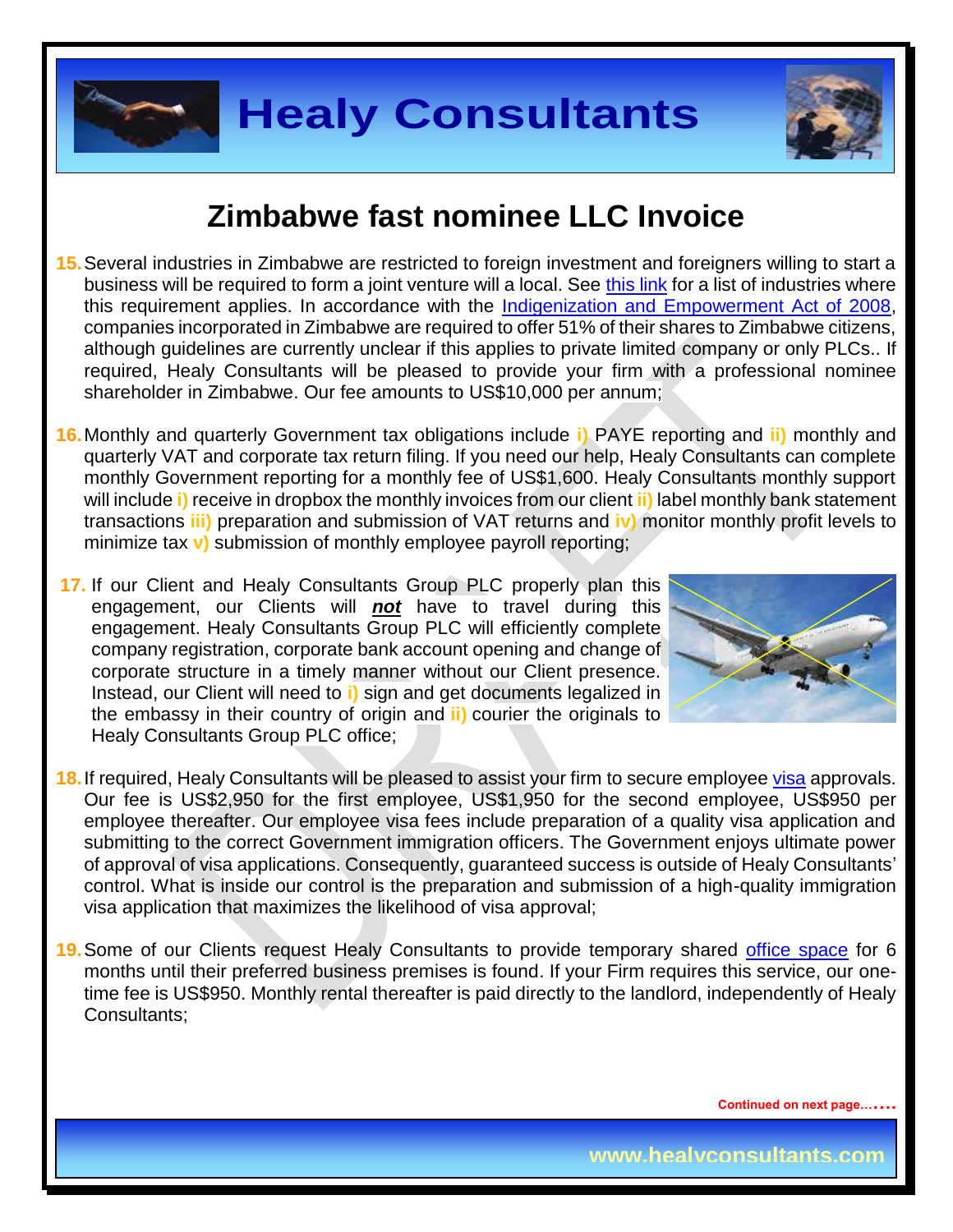



## **Zimbabwe fast nominee LLC Invoice**

- **20.**It is important our Clients are aware of their personal and corporate tax obligations in their country of residence and domicile. Let us know if you need Healy Consultants help to clarify your local and international annual tax reporting obligations;
- **21.**Depending on our Client business and nationality, the Government may require a special regulatory license to carry on your business in the country. Healy Consultants Group PLC will assist our Client secure license approval. There may be additional fees for this service;
- **22.**During the engagement, shareholders and directors documents may need to be translated into the local language before the Government and Bank approves company registration and corporate bank account opening respectively. Consequently, our Client should budget for possible additional translation and embassy atestation fees. Either our Client or Healy Consultants Group PLC can complete this administrative task;

As always, Healy Consultants Group PLC will negotiate with all third parties to eliminate or reduce additonal engagement costs. For transparency purposes, all third-party fee payments will be supported by original receipts and invoices. Examples of possible third party payments include **i)** embassy fees **ii)** notary public costs **iii)** official translator fees;

- **23.**As stipulated on our [business website](http://www.healyconsultants.com/) and in section 3 of our engagement letter, Healy Consultants Group PLC will only commence the engagement following **i)** settlement of our fees and **ii)** completion and signing of our legal engagement letter;
- **24.**To assist our Clients to minimize foreign exchange costs, we offer the payment in SG\$, Euro, Pounds or US\$ . Kindly let me know in which currency your Firm prefers to settle our fees and I will send an updated invoice, thank you;
- 25. Healy Consultants Group PLC will only incorporate your company after 75% of due diligence [documentation](http://www.healyconsultants.com/due-diligence/) is received by email. Healy Consultants Group PLC will only open a corporate bank account after 100% of the Client's original due diligence documentation is received by courier;
- **26.** During the annual renewal engagement with our Client, our in-house Legal and Compliance Department reviews the quality and completeness of our Client file. Consequently, Healy Consultants Group PLC may revert to our Client to ask for more up to date due diligence [documentation;](http://www.healyconsultants.com/due-diligence/)